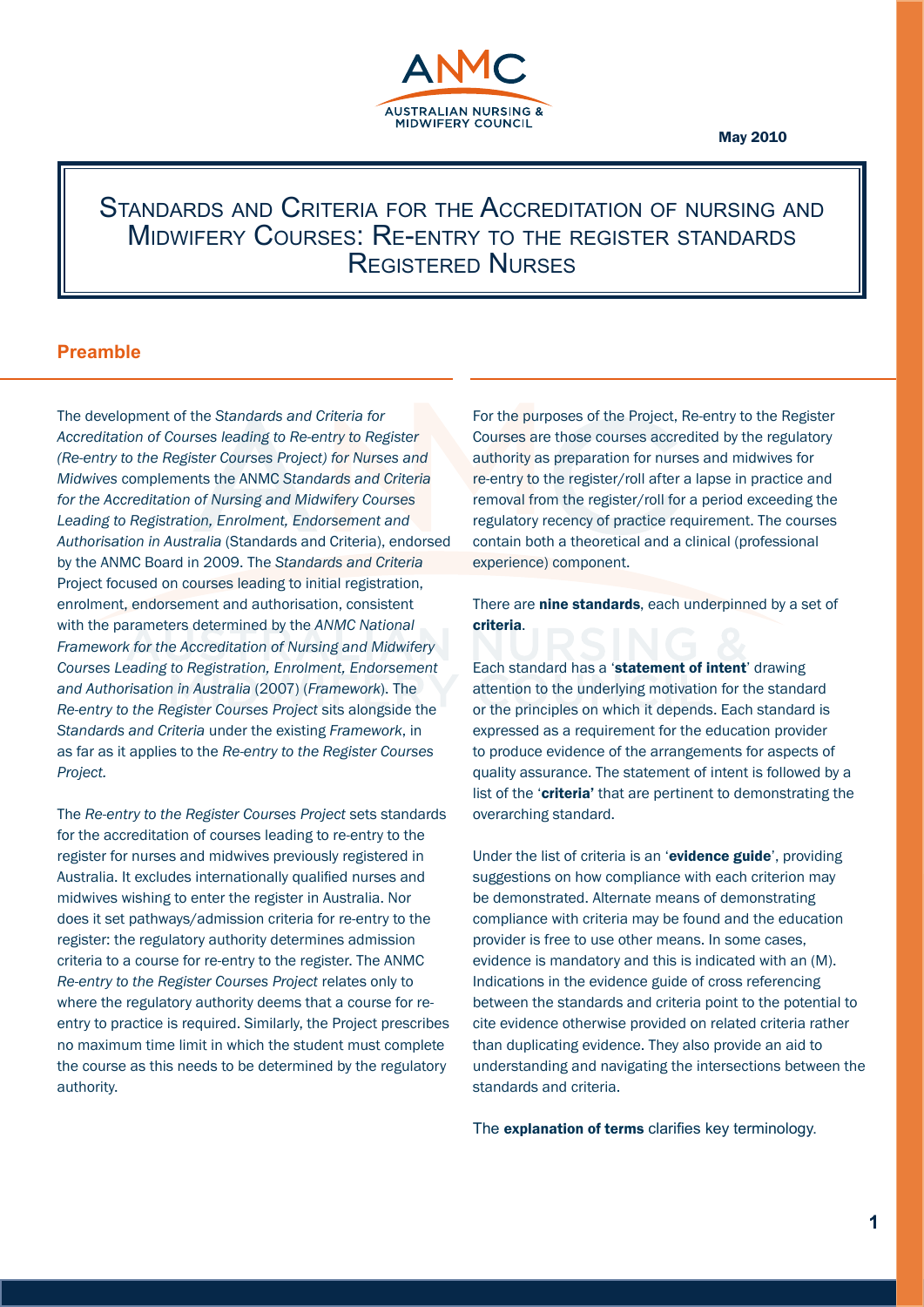# **Explanation of Terms**

Terms marked with an asterix (\*) use definitions in the ANMC (2007 amended 2009) National Framework for the Accreditation of Nursing and Midwifery Courses Leading to Registration, Enrolment, Endorsement and Authorisation in Australia). Where definitions of terms rely on other sources, these sources are identified.

#### Agreement

A shared formal agreement, or deed of agreement, between the education provider and any health service providers where students gain their professional experience, based on the policies demonstrated in relation to Standard 1.

# ANMC National Competency Standards for the Registered Nurse

Establish the benchmark for nursing registration. This document refers to the ANMC (2006) *National Competency Standards for the Registered Nurse* and any subsequent versions of the document.

#### Assessment

The process of collecting evidence and making judgements as to whether a *learning outcome* has been met (adapted from 'assessment' Nurses Board of South Australia (nbsa) (2005) *Standards for Approval of Education Providers and Courses*).

#### *Assessment types*

Includes \*formative assessment (intended to provide feedback for the purposes of future learning, development and improvement) and \*summative assessment (that leads to an indication whether or not certain criteria have been met or whether or not certain outcomes have been achieved.)

*Assessment tasks*  Includes, for instance, written papers or oral presentations

*Assessment contexts*  Includes the professional practice context and the simulated or laboratory context.

#### **Competence**

Competence is the combination of knowledge, skills, attitudes, values and abilities that underpin effective performance in a profession. It encompasses confidence and capability (from ANMC (2007) *National Decision Making Framework – Final Framework*).

#### Consumer

Consumers are individuals, groups or communities who work in partnership with nurses to plan and receive nursing care. The term consumer includes patients, residents and/or their families/representatives/ significant others. Advising consumers of their right to make informed choices in relation to their care, and obtaining their consent, are key responsibilities of all health care professionals (adapted from ANMC (2007) *National Decision Making Framework – Final Framework*).

#### Continuing competence

The ability of nurses and midwives to demonstrate that they have maintained their competence in their current area and context of practice (from ANMC (2009) *Continuing Competence Framework for Nurses and Midwives*).

### Course (Re-entry to the register course)

A Course accredited by the NMRAs as preparation for nurses and midwives for re-entry to the register/roll after a lapse in practice and removal from the register/roll for a period exceeding the regulatory recency of practice requirement. It contains both a theoretical and a clinical component.

#### Cultural Safety

The effective nursing practice of a person or family from another culture, and is determined by that person or family. Culture includes, but is not restricted to, age or generation; gender; sexual orientation; occupation and socioeconomic status; ethnic origin or migrant experience; religious or spiritual belief; and disability.

The nurse delivering the nursing service will have undertaken a process of reflection on his or her own cultural identity and will recognise the impact that his or her personal culture has on his or her professional practice. Unsafe cultural practice comprises any action which diminishes, demeans or disempowers the cultural identity and wellbeing of an individual. (Nursing Council of New Zealand 2005 definition of Cultural Safety, *Guidelines for Cultural Safety, the Treaty of Waitangi and Maori Health in Nursing Education and Practice*.)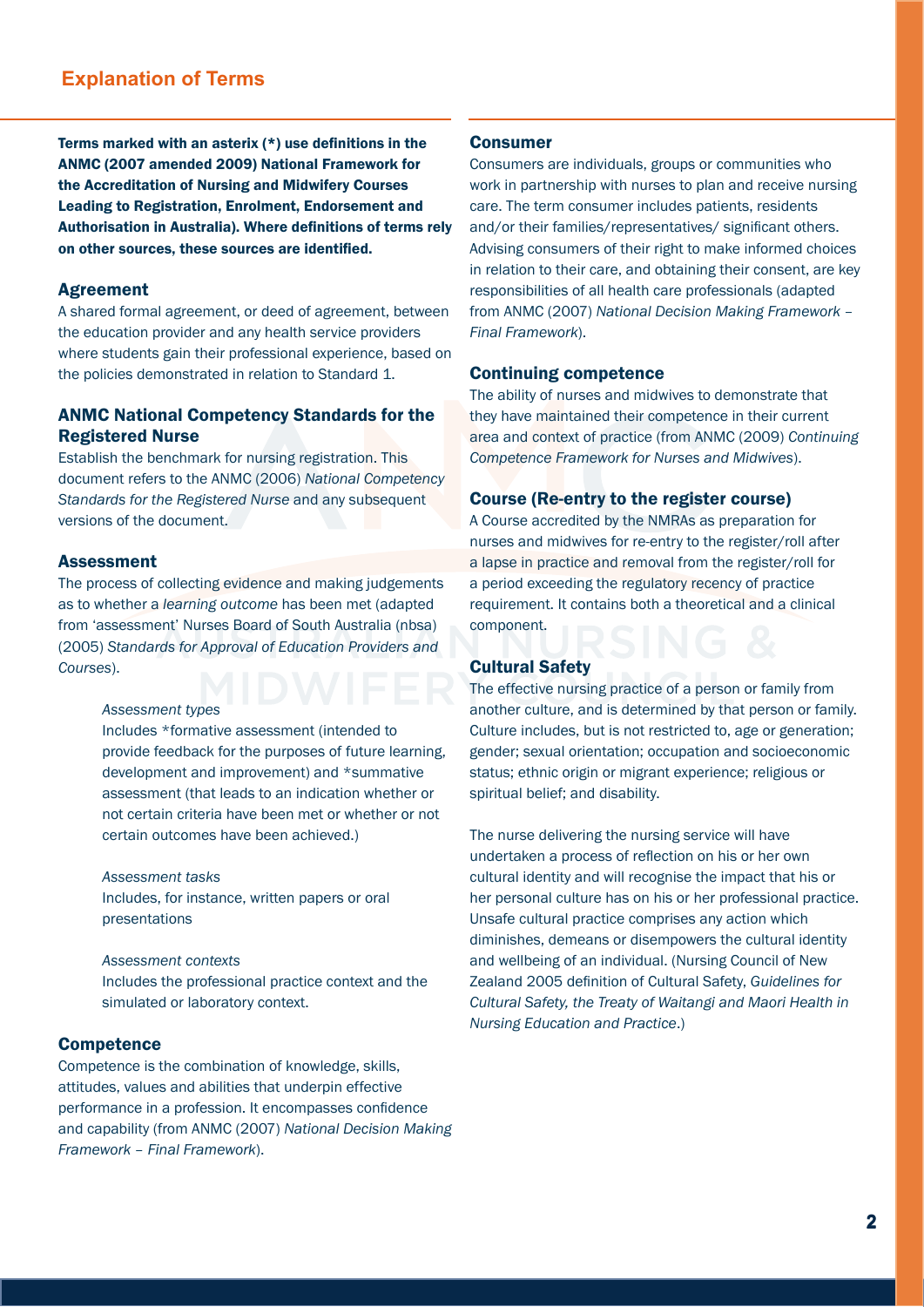#### Delivery Mode

The range of alternate means by which courses are made available to students: on-campus or in mixed-mode, by distance or by e-learning methods.

#### \*Education Provider

An Australian: university; other higher education institution; or registered training organisation (RTO), that is responsible for a *course*, completing students of which are eligible to apply for re-registration as a nurse.

#### Enrolled Nurse

Refers to enrolled nurses, registered nurses division 2 and division 5 (mothercraft nurse) in Victoria.

#### Health service provider

Health units or other appropriate service providers, including aged care service providers, where students undertake a period of supervised professional experience as part of a course, the completing students of which are eligible to apply for nursing registration. (adapted from definition for 'clinical facilities' in the ANMC (2007 amended 2009) *National Framework for the Accreditation of Nursing and Midwifery Courses Leading to Registration, Enrolment, Endorsement and Authorisation in Australia*).

#### Nursing Inquiry

Three levels: 1. Critical engagement in everyday practice through systematic reflection on processes and outcomes; 2. collaborative and ongoing evaluation of local practices; and 3. nursing research for the advancement of nursing knowledge. (from J Crisp and B McCormack, 'Critical inquiry and practice development' in Jackie Crisp and Catherine Taylor eds., (2008) Potter and Perry's Fundamentals of Nursing, 3rd edition, p. 66)

### Practice

Any nursing role which the completing students, having become a licensed practitioner, undertakes. Practice is not restricted to the provision of direct clinical care only. Being 'in practice' therefore includes using nursing knowledge in a direct relationship with consumers, working in nursing management, administration, education, research, professional advice, regulatory or policy development roles, which impact on nursing service delivery (adapted from definition in ANMC (2009) *Continuing Competence Framework for Nurses and Midwives*, itself adapted from Nursing Council of New Zealand 2004).

#### \*Procedural fairness

Involves the following principles:

- The decision-maker must be impartial and unbiased regarding the matter to be decided, and must have no pecuniary or [proprietary] interest in the outcome;
- Those who may be adversely affected by a decision must be given prior notice of the case and a fair opportunity to prepare for and answer the case and present their own case;
- The decision must be based on sound argument and evidence; and
- Those affected must be given the reasons for the decision.

#### Professional Experience

Any nursing learning experience, including in simulated environments or on professional experience placements, that assists students to put theoretical knowledge into practice.

#### Professional experience placement

The component of nursing education that allows students to put theoretical knowledge into practice within the consumer care environment (adapted from 'clinical placement/ practicum' in Judith Clare, Helen Edwards, Diane Brown and Jill White (2003) *Evaluating Clinical Learning Environments: Creating Education-Practice Partnerships and Clinical Education Benchmarks for Nursing. Learning Outcomes and Curriculum Development in Major disciplines: Nursing Phase 2 Final Report*). It includes, but is not limited to, the hospital setting, and may include general practice, remote and rural health clinics, and community care environments. It excludes simulation.

### Quality use of Medicines (QUM)

QUM means:

- Selecting management options wisely;
- Choosing suitable medicines if a medicine is considered necessary; and
- Using medicines safely and effectively.

The definition of QUM applies equally to decisions about medicine use by individuals and decisions that affect the health of the population.

The term 'medicine' includes prescription, non-prescription and complementary medicines.

('What is Quality Use of Medicines?' definition under 'National Medicines Policy' at: http://www.health.gov.au/ internet/main/publishing.nsf/Content/nmp-quality.htmcopy2)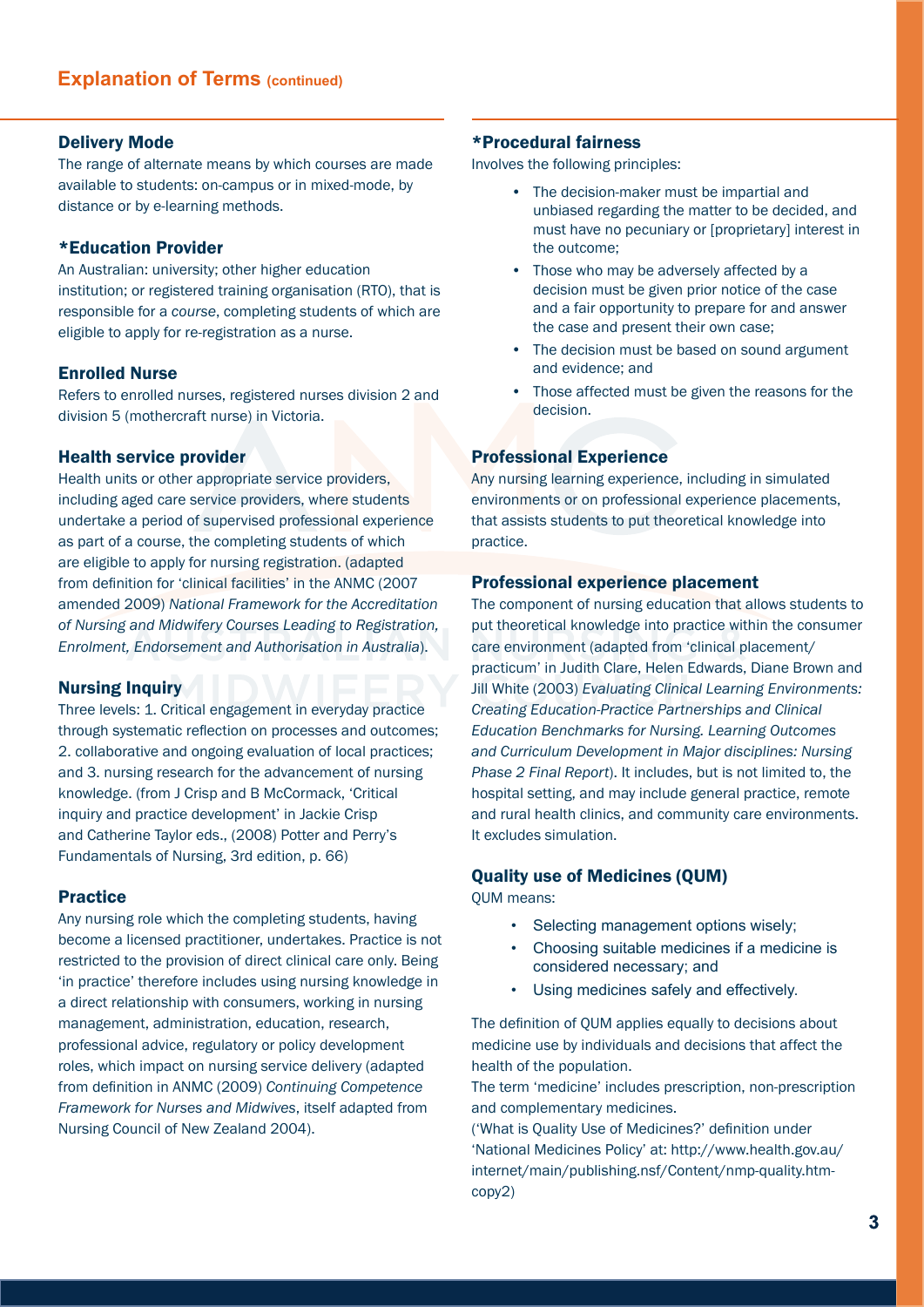### Registered training organisation

(or RTO) an organisation registered by a state or territory recognition authority to deliver training and/or conduct assessments and issue nationally recognised qualifications in accordance with the Australian Quality Training Framework. (from National Centre for Vocational Education Research (2008) VET Glossary.)

#### Regulation

All of those legitimate and appropriate means – governmental, professional, private and individual – whereby order, identity, consistency and control are brought to the profession. The profession and its members are defined; the scope of practice is determined; standards of education and of ethical and competent practice are set; and systems of accountability are established through these means. (International Council of Nurses (ICN) *Regulation Terminology* (2005) version 1).

# Regulatory authorities / NMRAs

Nursing and midwifery regulatory authorities, including the state and territory nursing and midwifery boards or equivalent authorities (adapted from 'NMRAs' in ANMC (2007 amended 2009) *National Framework*).

#### Registration / registered

Refers to registered nurses, divisions 1, 3, and 4 in Victoria, and registered mental health nurses, however titled, in other jurisdictions.

### Risk assessment / risk management

An effective risk management system is one incorporating strategies to:

- Identify risks/hazards
- Assess the likelihood of the risks occurring and the severity of the consequences if the risks do occur and
- Prevent the occurrence of the risks, or minimise their impact.

(adapted from ANMC (2007) *National Decision Making Framework – Final Framework*).

#### Simulation

A teaching and learning strategy to assist students to achieve direct consumer care skills, knowledge and attitudes in relation to a tool or environment (including skills learned in a laboratory setting) which reproduces aspects of the *professional experience* environment.

### Student

Any person undertaking an approved course leading to reregistration as a nurse.

#### Supervision / support

Where, a *teaching staff* member or a nurse working in the professional experience context supports and/or supervises a student undertaking a course for entry to the nursing profession on a *professional experience placement*.

#### Teaching staff

Education provider employees who meet the requirements established in Standard 2 and who are engaged in the teaching/supervision/support/assessment of students in relation to their acquisition of the ANMC National Competency Standards for the Registered Nurse.

#### Therapeutic Medicines Management

The quality use of medicines as per the National Medicines Policy on Quality Use of Medicines (QUM), see above.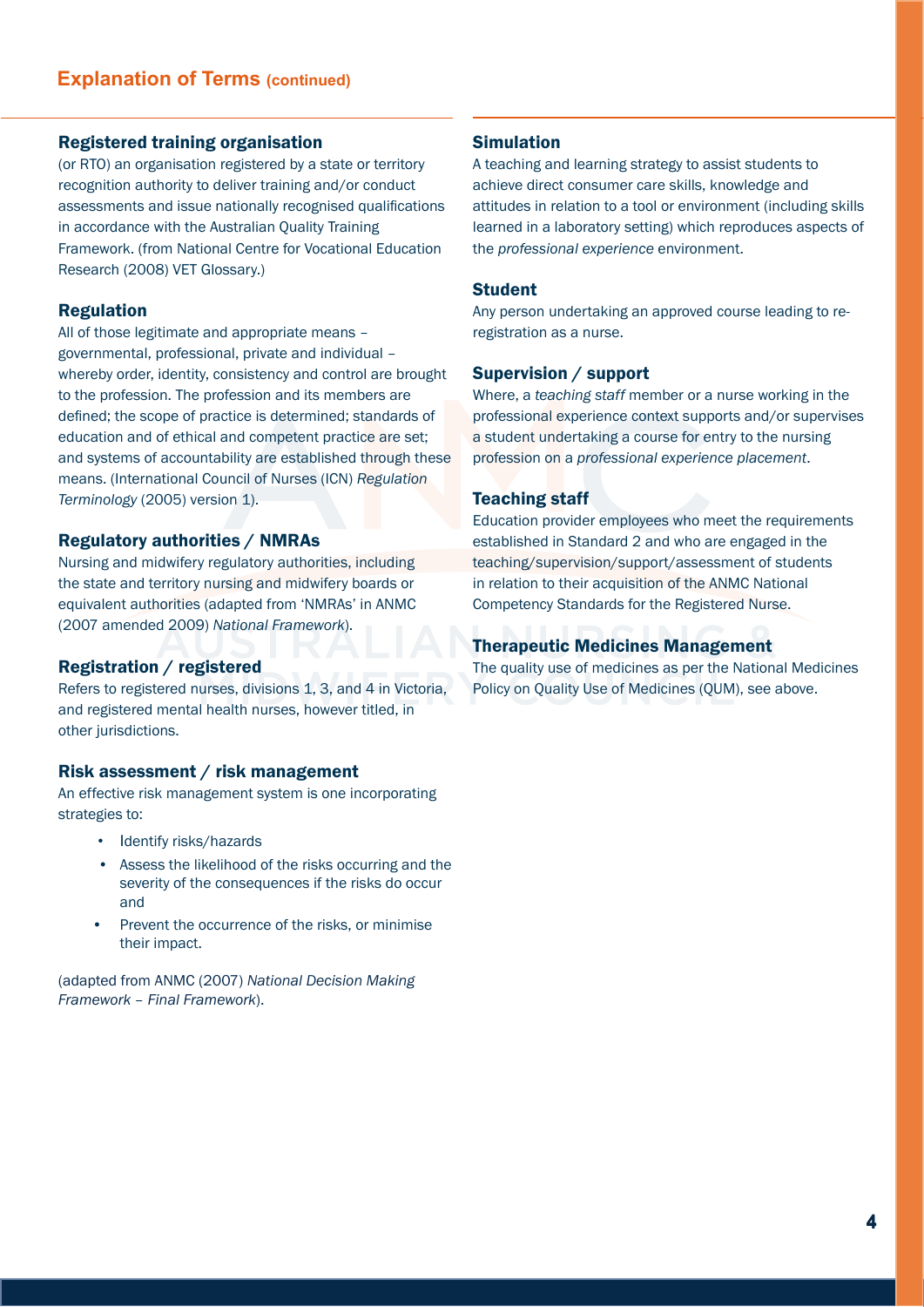### *Standard One: Governance*

The course provider demonstrates policies, procedures, processes and practices in regard to: quality assurance and improvement; course design and management; consultation and collaboration; and ensuring resources adequate to course implementation.

### Statement of Intent

That courses have adequate governance arrangements to produce graduates with the ANMC National Competency Standards for the Registered Nurse.

### **Criteria**

The course provider is required to demonstrate or confirm:

- 1. Re-entry courses must show evidence of the relevant education sector quality assurance and accreditation;
- 2. Course development, monitoring, review, evaluation, and quality improvement;
- 3. Collaborative approaches to course organisation and curriculum design between teaching staff, students, consumers, regulators and key stakeholders;
- 4. That students are provided with facilities and resources sufficient in quality and quantity to the attainment of the required graduate competency outcomes;
- 5. The manner in which shared formal agreements between the education provider and any health service providers where students gain professional experience are developed and reviewed and how the requirements of the formal agreement are justified;
- 6. How risk assessments of and risk minimisation strategies are developed and managed for any environment where students are placed to gain professional experience;
- 7. That, where there is provision for credit transfer or the recognition of prior learning (RPL), it is consistent with both Australian Qualifications Framework (AQF) national principles and guidelines and any expected outcomes of regulatory authorities for practice;
- 8. The equivalence of course outcomes for courses taught in all delivery modes in which the course is offered (courses delivered on-campus or in mixedmode, by distance or by e-learning methods); and
- 9. Monitoring of staff performance and ongoing staff development, and of staff having current relevant professional registration.

| Criterion               | Examples of evidence that may be produced to                                                                    |
|-------------------------|-----------------------------------------------------------------------------------------------------------------|
|                         | demonstrate compliance with criterion. Except                                                                   |
|                         | where indicated with an (M) signifying 'Mandatory',                                                             |
|                         | the evidence guide represents suggestions only                                                                  |
|                         | and the provider may demonstrate the criterion with<br>reference to other means.                                |
| $\overline{\mathbf{1}}$ |                                                                                                                 |
|                         | Confirmation of successful completion of education<br>sector quality assurance and accreditation, including     |
|                         | date of expiration of approval (M); listing on the current                                                      |
|                         | Australian Qualifications Framework (AQF) Register                                                              |
|                         | of Recognised Education Institutions and Authorised                                                             |
|                         | Accreditation Authorities (for universities and self-                                                           |
|                         | accrediting higher education institutions); state and                                                           |
|                         | territory registers for non self-accrediting higher                                                             |
|                         | education institutions or evidence of Registered Training                                                       |
|                         | Organisation (RTO) status (listing on NTIS site); account<br>of any restrictions on accreditation status (M).   |
|                         |                                                                                                                 |
| $\mathbf{2}$            | Current template for school course review<br>documentation, such as evaluation, quality                         |
|                         | improvement plan, reports or descriptions of ways                                                               |
|                         | in which these processes have impacted/will impact                                                              |
|                         | on course design and delivery; Documentation of                                                                 |
|                         | need for and viability of the course relative to the                                                            |
|                         | jurisdiction in which the course is to be delivered: eg.                                                        |
|                         | evidence of consultation with industry and support                                                              |
|                         | for course in region(s) where it is to be offered;                                                              |
|                         | scoping study.                                                                                                  |
| 3                       | Collaboration activities-Advisory committee                                                                     |
|                         | membership; monitoring committee membership;<br>Documentation of collaborative curriculum                       |
|                         | development: Terms of Reference for committees,                                                                 |
|                         | Minutes of Meetings.                                                                                            |
| 4                       | Evidence of Resources - cross ref Std 8, criterion 2                                                            |
| 5                       | Guidelines that prescribe content of agreements;                                                                |
|                         | meeting minutes of negotiation of agreements.                                                                   |
| 6                       | Guidelines or policies for risk assessments and                                                                 |
|                         | risk minimisation strategies. (Cross-reference                                                                  |
|                         | Standard 8, criterion 4)                                                                                        |
| 7                       | Credit transfer / RPL policies, including description of                                                        |
|                         | how curriculum is 'matched' to determine RPL and                                                                |
|                         | reference to AQF national principles or guidelines<br>(M); Any documentation that identifies process            |
|                         | and outcomes for RPL. RPL may be provided on                                                                    |
|                         | demonstration of ANMC National Competency                                                                       |
|                         | <b>Standards</b>                                                                                                |
| 8                       | Description of processes to ensure equivalence of                                                               |
|                         | course outcomes: documentation of arrangements                                                                  |
|                         | for online/offshore courses to satisfy requirement                                                              |
|                         | that professional experience component of course be                                                             |
|                         | delivered in Australia, cross ref Standard 8 (M).                                                               |
| 9                       | Copies of policies/descriptions of processes for staff                                                          |
|                         | performance review; Policies/processes for identifying<br>and dealing with staff non-compliance of requirements |
|                         | for maintaining nursing registration (or other professional                                                     |
|                         | 5<br>registration where applicable); description of staff                                                       |
|                         | professional development activities; policies regarding                                                         |
|                         | personal staff performance development plans                                                                    |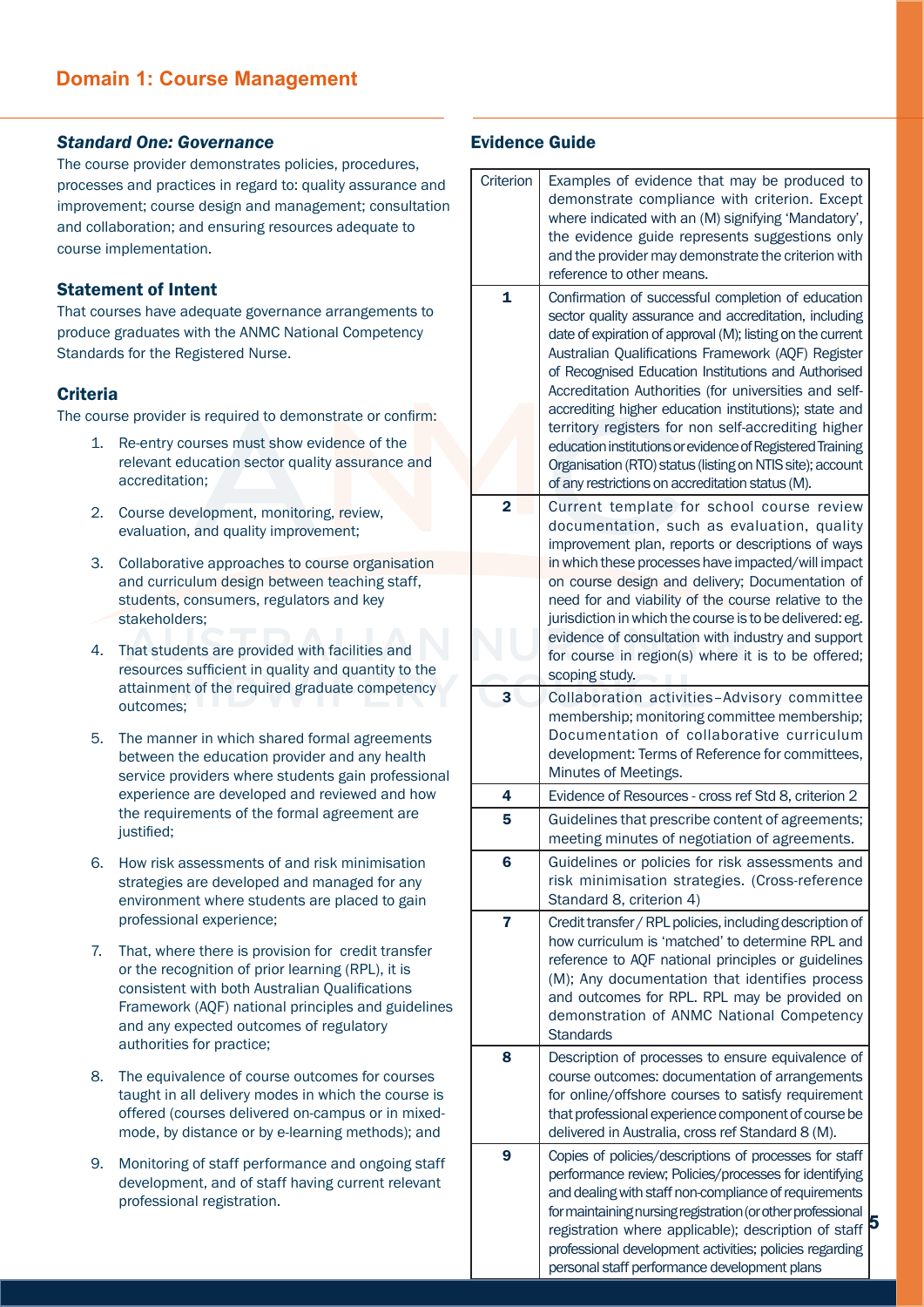### *Standard Two: Teaching Staff*

The course provider demonstrates policies, procedures, processes and practices to demonstrate that staff are qualified and prepared for their roles and responsibilities in relation to educating and supervising students.

### Statement of Intent

That staff are qualified and sufficient in number to provide students with the support and the expertise necessary to attain their graduate competency outcomes.

### **Criteria**

The course provider is required to demonstrate:

- 1. That the course coordinator (or person responsible for course content and delivery) hold a tertiary qualification relevant to their nursing profession as a minimum qualification;
- 2. That the course coordinator (or person responsible for course content and delivery) and teaching staff are registered nurses with a current practising certificate;
- 3. That in cases where a teaching staff member's qualifications are not in nursing their qualifications are relevant to the education of the given students (eg. in cross-disciplinary courses);
- 4. That teaching staff are qualified to fulfil their teaching responsibilities, including current competence in area of teaching.

| Criterion      | Examples of evidence that may be produced to<br>demonstrate compliance with criterion. Except<br>where indicated with an (M) signifying 'Mandatory',<br>the evidence guide represents suggestions only<br>and the provider may demonstrate the criterion<br>with reference to other means.                                                      |
|----------------|-------------------------------------------------------------------------------------------------------------------------------------------------------------------------------------------------------------------------------------------------------------------------------------------------------------------------------------------------|
| $\mathbf{1}$   | List of Deans, course coordinators and subject<br>coordinators and sample copies of their curriculum<br>vitae.                                                                                                                                                                                                                                  |
| $\overline{2}$ | Position descriptions indicating requirement<br>for current practising certificate; description of<br>processes for checking that staff maintain current<br>practising certificate; sample copies of relevant<br>current practising certificates.                                                                                               |
| 3              | List of current teaching staff, including teaching<br>experience, qualifications and courses taught.<br>(M). Position descriptions indicating minimum<br>qualifications; This list to be kept up to date over<br>period of accreditation and available on request by<br>Accreditation authority or Nursing and Midwifery<br>Board of Australia. |
| 4              | As per criterion 3                                                                                                                                                                                                                                                                                                                              |
|                |                                                                                                                                                                                                                                                                                                                                                 |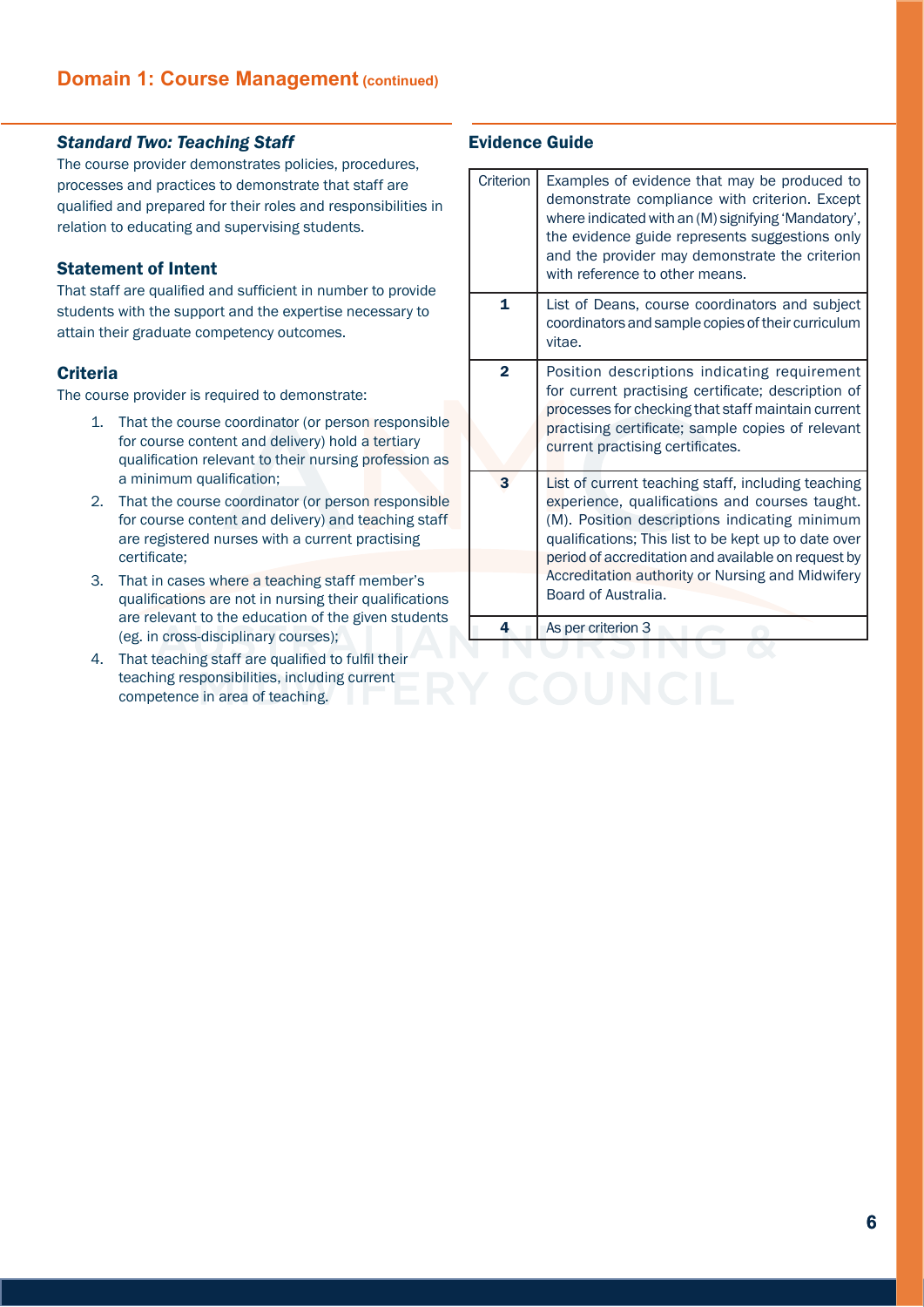### *Standard Three: Students*

The course provider demonstrates policies, procedures, processes and practices which establish: that students meet the regulatory authority's requirements for admission to the course and that that they have equal opportunities to successfully meet the requirements for re-registration as a nurse.

#### Statement of Intent

That courses are underpinned by equal opportunity principles in terms of support of students and that courses establish the eligibility of students to undertake the course and ultimately to meet the requirements for re-registration as a nurse.

#### **Criteria**

The course provider is required to demonstrate:

- 1. That students meet the regulatory authority's criteria for admission to the course;
- 2. That students are informed of any specific requirements for right of entry to professional experience placements;
- 3. Provision for the range of support needs of Aboriginal and Torres Strait Islander students;
- 4. Provision for the range of support needs of students: from other groups underrepresented in the nursing profession; from diverse academic, work and life experiences and achievements; of diverse social and cultural backgrounds and of diverse ages; and
- 5. That all students have equal opportunity to develop and/or renew competence in all the ANMC National Competency Standards for the Registered Nurse regardless of mode of delivery of course.

| Criterion      | Examples of evidence that may be produced to<br>demonstrate compliance with criterion. Except<br>where indicated with an (M) signifying 'Mandatory',<br>the evidence guide represents suggestions only<br>and the provider may demonstrate the criterion with<br>reference to other means. |
|----------------|--------------------------------------------------------------------------------------------------------------------------------------------------------------------------------------------------------------------------------------------------------------------------------------------|
| 1              | Course handbook or equivalent with details of<br>requirements: English language requirements,<br>demonstration of good character, immunisation<br>compliance; and link to Regulatory Authority<br>information and criteria for registration to practice<br>(M).                            |
| $\overline{2}$ | Course handbook or equivalent with details of<br>requirements for police checks, vaccination etc.<br>for professional experience placement, including<br>processes for non-compliance (M).                                                                                                 |
| 3              | Description of student support services for Aboriginal<br>and Torres Strait Islander students; university policy and<br>course application (M).                                                                                                                                            |
| 4              | Description of student support services for students<br>from diverse cultural and linguistic backgrounds, for<br>mature age students etc; disability support services;<br>university policy and course application (M).                                                                    |
| 5              | Course handbook or equivalent with details of<br>mode(s) of delivery of courses, including professional<br>experience requirements and IT requirements (M).                                                                                                                                |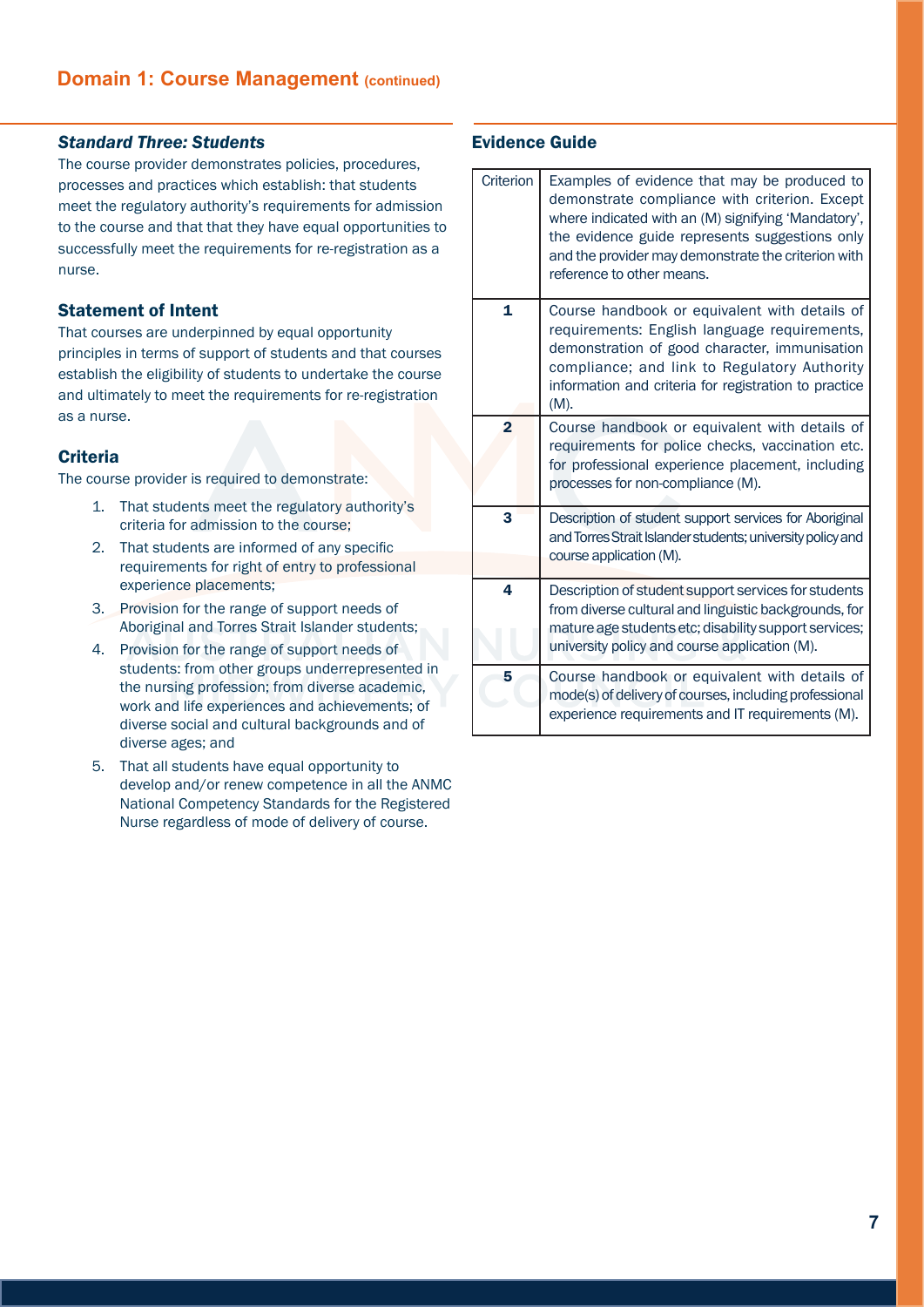### *Standard Four: Course Length and Structure*

The course provider demonstrates policies, procedures, processes and practices to establish that the total length of the course and the time and place in the course allocated to professional experience is appropriate to achieving the ANMC National Competency Standards for the Registered Nurse, with evidence of the integration of theory and professional experience.

### Statement of Intent

That the course structure is sufficient to achieve the ANMC National Competency Standards for the Registered Nurse and that professional experience is incorporated into the course in a way that supports the theoretical content of the course.

# **Criteria**

The course provider is required to demonstrate:

- 1. That the total length and structure of the course is sufficient to allow effective development and/ or renewal of all the ANMC National Competency Standards for the Registered Nurse;
- 2. That total professional experience hours are sufficient to allow effective development of all the ANMC National Competency Standards for the Registered Nurse;
- 3. That total professional experience placement hours amount to no less than 160 hours;
- 4. That the theoretical content of the course prepares students for the timing of professional experience placements;
- 5. That provision is made for students to exit the course early on demonstration of meeting the ANMC National Competency Standards for the Registered Nurse.

| Criterion | Examples of evidence that may be<br>produced to demonstrate compliance<br>with criterion. Except where indicated<br>with an (M) signifying 'Mandatory', the<br>evidence guide represents suggestions<br>only and the provider may demonstrate<br>the criterion with reference to other<br>means. |
|-----------|--------------------------------------------------------------------------------------------------------------------------------------------------------------------------------------------------------------------------------------------------------------------------------------------------|
| 1.        | Course handbook or equivalent with<br>details of course length and structure (M).<br>Copy of full course outline (M).                                                                                                                                                                            |
| 2.        | Statement of total professional experience<br>hours across the course (M). Map/grid /<br>table of total professional experience<br>hours in relation to ANMC National<br><b>Competency Standards for the Registered</b><br>Nurse (M).                                                            |
| 3.        | Statement of total professional experience<br>placement hours across the course (M).                                                                                                                                                                                                             |
| 4.        | As per criterion 2                                                                                                                                                                                                                                                                               |
| 5.        | Documentation of exit processes<br>and standards. Final statements of<br>students having achieved ANMC National<br>Competency Standards for the Registered<br>Nurse.                                                                                                                             |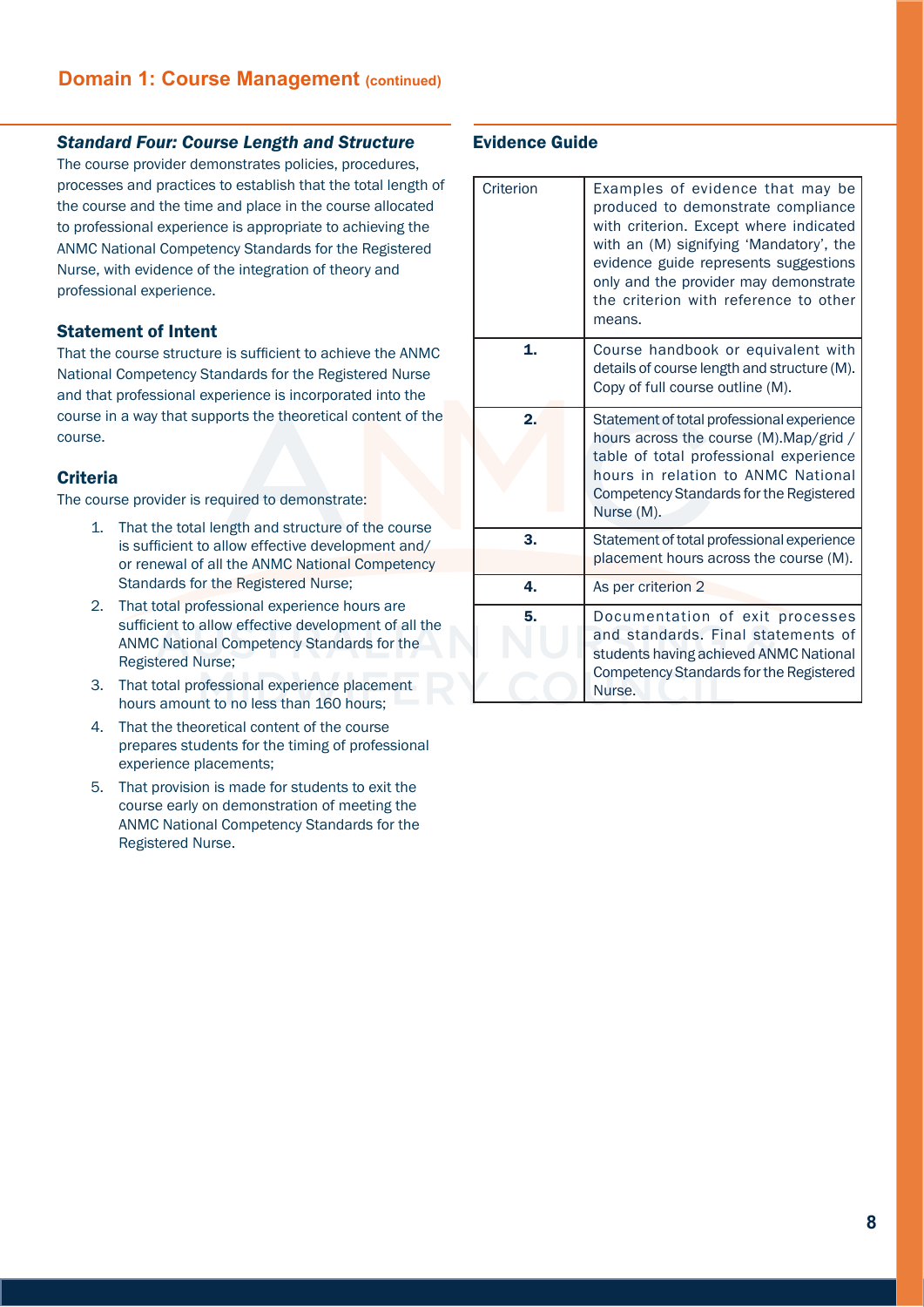# **ANMAC Addendum to ANMC Evidence Guide - August 2014**

**Domain 2: Curriculum**

The Australian Nursing and Midwifery Accreditation Council recognise that improving the health of Aboriginal and Torres Strait Islander peoples is a national health priority. Criterion 2 in the evidence guide includes a reference to relevant ANMC information that supports demonstration within Standard 5 Course Content: the Statement of Intent and Criteria 2 and 3.

### *Standard Five: Curriculum Content*

The course provider demonstrates policies, procedures, processes and practices to establish that the curriculum: comprehensively addresses the ANMC National Competency Standards for the Registered Nurse and matters connected with nursing inquiry; that it encompasses 'foundation', 'professional' and 'contemporary' content.

# Statement of Intent

That the curriculum takes as its primary focus nursing practice, that it includes national health priorities and contemporary issues in health care and that its specialist or elective content is complementary to the disciplines of nursing.

### **Criteria**

The course provider is required to demonstrate:

- 1. Mapping of the curriculum against the ANMC National Competency Standards for the Registered Nurse;
- 2. That selection, organisation, sequencing and delivery of learning experiences provides students with the opportunity to attain all the ANMC National Competency Standards for the Registered Nurse;
- 3. That the central focus of the course is on evidence-based nursing and contemporary nursing practice addressing, across the length of the course, professional and contemporary nursing knowledge and skills.
- 4. That nursing inquiry is integral to the curriculum;
- 5. That technology, including information technology and information management, to support health care is integral to the curriculum;
- 6. That the curriculum addresses knowledge in pharmacology and therapeutic medication management;
- 7. Curriculum, approaches to teaching and learning and assessment procedures are developed cognisant of best practice research and practice.

| Criterion      | Examples of evidence that may be produced to<br>demonstrate compliance with criterion. Except<br>where indicated with an (M) signifying 'Mandatory',<br>the evidence guide represents suggestions only<br>and the provider may demonstrate the criterion with<br>reference to other means.                                                                                                                                                                                                                                                                                                  |
|----------------|---------------------------------------------------------------------------------------------------------------------------------------------------------------------------------------------------------------------------------------------------------------------------------------------------------------------------------------------------------------------------------------------------------------------------------------------------------------------------------------------------------------------------------------------------------------------------------------------|
| $\mathbf{1}$   | Map / grid / table of ANMC National Competency<br>Standards for the Registered Nurse against specific<br>curriculum content/units, including where applicable<br>cross-ref to Standard 4, criteria 1 and 2 (M).                                                                                                                                                                                                                                                                                                                                                                             |
| $\overline{2}$ | Rationale / philosophy for course content and<br>organisation of units; Description of how the<br>curriculum addresses specifically Aboriginal and<br>Torres Strait Islander Peoples history, health and<br>culture and incorporates the principles of cultural<br>safety and respect (M). Identification of Aboriginal<br>and Torres Strait Islander content in the course with<br>explicit reference to ANMC position statement<br>on 'Inclusion of Aboriginal and Torres Strait Islander<br>Peoples Health and Cultural Issues in Courses<br>Leading to Registration and Enrolment' (M). |
| 3              | Detailed description of course content relative to<br>the requirements indicated, including reference<br>to relevant current evidence-based reports;<br>identification of contemporary legal, professional<br>and published information sources in support of<br>the content (M).                                                                                                                                                                                                                                                                                                           |
|                | Description of how the curriculum comprehensively<br>addresses knowledge and skills associated with<br>nursing practice including but not limited to: the<br>professional, legal and ethical responsibilities of<br>nursing practice; an understanding of cultural safety;<br>and an understanding of regulation and health policy<br>issues as they relate to nursing practice.                                                                                                                                                                                                            |
|                | Description of how the curriculum responds to and<br>reflects healthcare matters that have national and<br>international significance.                                                                                                                                                                                                                                                                                                                                                                                                                                                      |
| 4              | Identification of content focused on/related to<br>research and application of research across the<br>course (M).                                                                                                                                                                                                                                                                                                                                                                                                                                                                           |
| 5              | List of content focused on/related to health/<br>nursing informatics across the course                                                                                                                                                                                                                                                                                                                                                                                                                                                                                                      |
| 6              | Identification of content focused on/related<br>to pharmacology and therapeutic medication<br>management (the quality use of medicines) across<br>the course (M).                                                                                                                                                                                                                                                                                                                                                                                                                           |
| 7              | Benchmarking against selected examples of<br>national and international best practice; examples<br>of research and evidence-led curriculum.                                                                                                                                                                                                                                                                                                                                                                                                                                                 |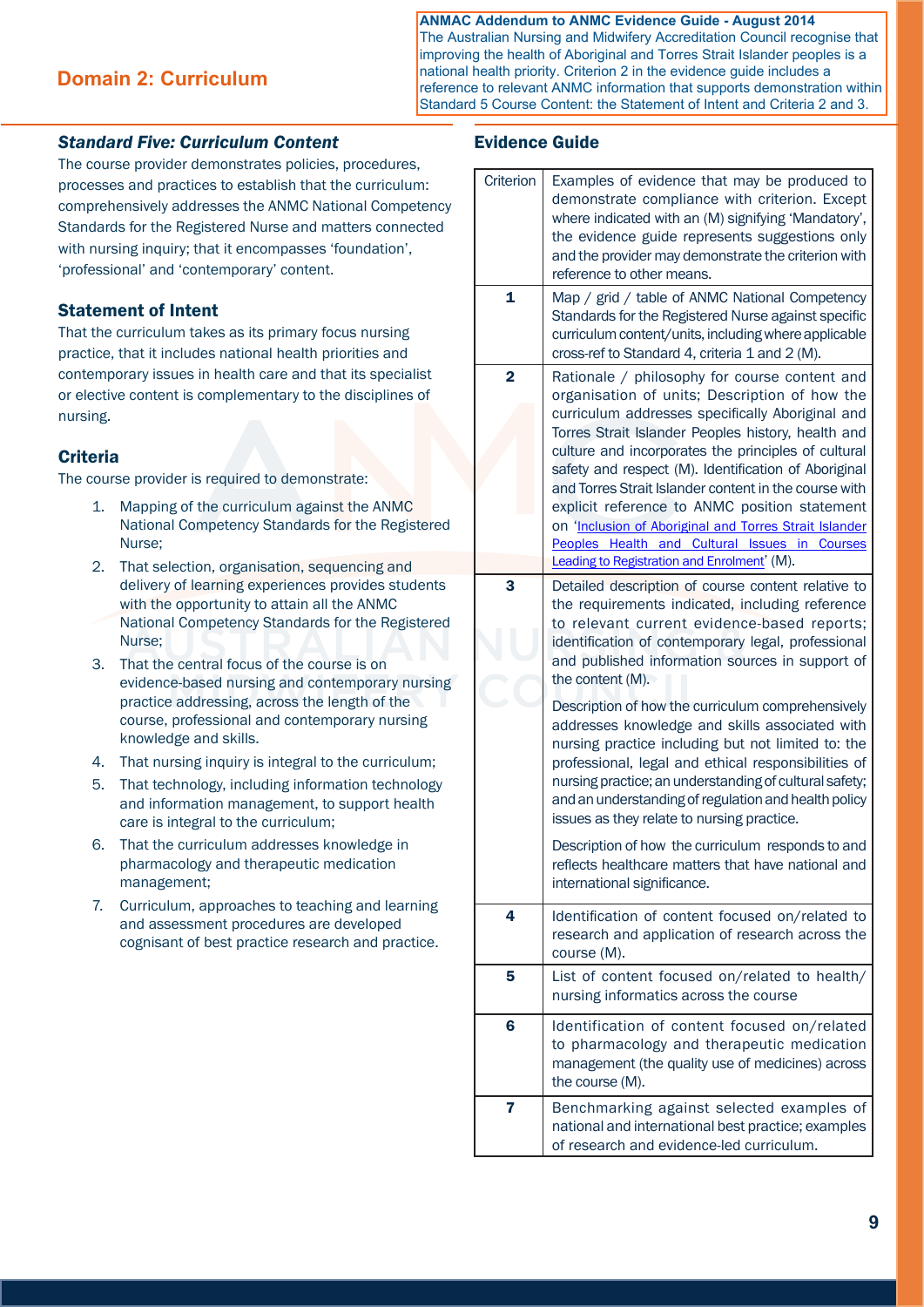# *Standard Six: Approaches to Teaching and Learning*

The course provider demonstrates policies, procedures, processes and practices to establish that the course is consistent with contemporary teaching and learning best practice.

# Statement of Intent

That contemporary, relevant and varied approaches to teaching and learning underpin the course and teaching and learning approaches provide Australian and international best practice perspectives on nursing and a commitment to the development of graduates who are safe and competent for beginning level practice.

# **Criteria**

The course provider is required to demonstrate:

- 1. A course curriculum design and framework and expected learning outcomes;
- 2. Congruence between content, practical application, and teaching and learning strategies in achieving the ANMC National Competency Standards for the Registered Nurse;
- 3. That teaching and learning approaches are informed by evidence of current Australian and international best practice literature;
- 4. The development of graduates who understand their professional responsibility for their continuing competence; and
- 5. Varied and relevant learning experiences that accommodate differences in student learning styles.

| Criterion | Examples of evidence that may be<br>produced to demonstrate compliance<br>with criterion. Except where indicated<br>with an (M) signifying 'Mandatory', the<br>evidence guide represents suggestions<br>only and the provider may demonstrate<br>the criterion with reference to other<br>means.                                                                                                           |
|-----------|------------------------------------------------------------------------------------------------------------------------------------------------------------------------------------------------------------------------------------------------------------------------------------------------------------------------------------------------------------------------------------------------------------|
| 1.        | Curriculum framework with teaching<br>and learning outcomes identified, cross<br>ref to Standard 4 (M); examples of unit<br>outlines (M).                                                                                                                                                                                                                                                                  |
| 2.        | Description of how congruence<br>between content, practical application,<br>competency achievement and teaching<br>and learning strategies is achieved;<br>copy of course vision and/or philosophy<br>(M). Identification and examples of<br>evaluation strategies for teaching and<br>learning approaches; reports/results of<br>these; course experience questionnaires;<br>student destination surveys. |
| 3.        | Statement / description of current<br>Australian and international teaching and<br>learning approaches relative to course<br>teaching and learning approaches,<br>cross reference to standard 5, criterion<br>8; staff publications in teaching and<br>learning, cross reference Standard 9.                                                                                                               |
| 4.        | Examples of staff modelling of continuing<br>competence; description of course<br>content/lesson plans on continuing<br>competence.                                                                                                                                                                                                                                                                        |
| 5         | Description and examples of range of<br>learning experiences used across the<br>course; lesson plans indicating range<br>of learning experiences used across<br>the course. Lesson plans indicating<br>opportunities for learning about<br>collaborative practices.                                                                                                                                        |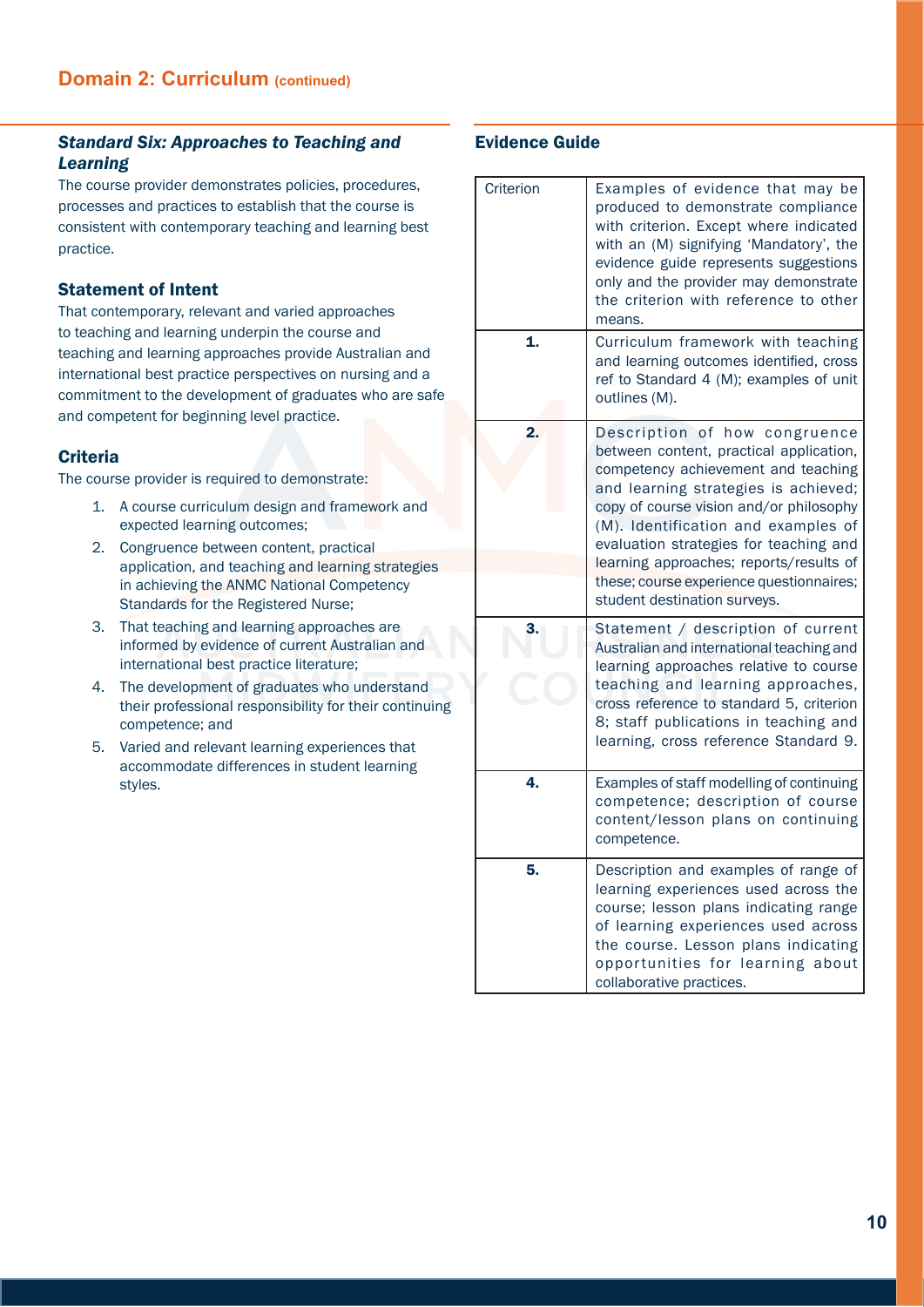### *Standard Seven: Student Assessment*

The course provider demonstrates policies, procedures, processes and practices to establish that the course incorporates a variety of approaches to assessment that are suited to the nature of the learning experiences and that achieve the ANMC National Competency Standards for the Registered Nurse.

### Statement of Intent

That assessment is explicitly and comprehensively linked to the attainment of the graduate competency outcomes, is consistent with best practice assessment approaches and uses diverse assessment techniques.

### **Criteria**

The course provider is required to demonstrate:

- 1. That students have achieved the ANMC National Competency Standards for the Registered Nurse on completion of the course;
- 2. That the variety, complexity and number of assessments are consistent with determining the achievement of the ANMC National Competency Standards for the Registered Nurse;
- 3. A variety of assessment types and tasks across the course;
- 4. A variety of assessment contexts to ensure demonstration of targeted skills leading to competence;
- 5. Final Assessment on professional experience placement in Australia to establish the combination of skills, knowledge, attitudes, values and abilities that underpin quality outcomes of performance;
- 6. Procedural fairness, validity and transparency of assessment;
- 7. That the education provider remains ultimately accountable for assessment of students in relation to their professional experience assessment; and
- 8. That assessments reflect collaborative arrangements between students, nurses, teaching staff, and health service providers.

| Criterion    | Examples of evidence that may be<br>produced to demonstrate compliance<br>with criterion. Except where indicated<br>with an (M) signifying 'Mandatory', the<br>evidence guide represents suggestions<br>only and the provider may demonstrate<br>the criterion with reference to other<br>means.                                                                                                                                                                       |
|--------------|------------------------------------------------------------------------------------------------------------------------------------------------------------------------------------------------------------------------------------------------------------------------------------------------------------------------------------------------------------------------------------------------------------------------------------------------------------------------|
| $\mathbf{1}$ | Final statements of students having<br>achieved the ANMC National Competency<br>Standards for the Registered Nurse.                                                                                                                                                                                                                                                                                                                                                    |
| 2.           | Examples of how competence is being<br>assessed across the curriculum, aligned<br>with mapping of competencies against<br>content as required in standards 4 and 5.                                                                                                                                                                                                                                                                                                    |
| 3.           | Description / list of range of assessment<br>types used; lesson plans/unit outlines<br>indicating range of assessment types<br>used. assessment must include the<br>assessment of pharmacology competence.<br>Identification and description of formative<br>and summative assessments undertaken<br>in professional experience context;<br>examples of assessments; lesson plans/<br>unit outlines indicating assessments<br>used in professional experience context. |
| 4.           | Description / list of range of assessment<br>contexts used, including those in<br>structured or simulated environments;<br>lesson plans/unit outlines indicating<br>range of assessment contexts used,<br>including those in structured or simulated<br>environments.                                                                                                                                                                                                  |
| 5.           | Description of final assessments to<br>take place on professional experience<br>placement in Australia.                                                                                                                                                                                                                                                                                                                                                                |
| 6.           | Validation models for assessment;<br>description and justification for chosen<br>assessment tools; policies for dealing<br>with lack of progression, misadventure,<br>grievance; identification of how this<br>is demonstrated within the education<br>provider's quality assurance processes.                                                                                                                                                                         |
| 7.           | Statement acknowledging education<br>provider's accountability for student<br>assessment in the professional experience<br>context.                                                                                                                                                                                                                                                                                                                                    |
| 8.           | List of collaborative activities/<br>stakeholders involved; description of<br>processes to engage stakeholders.                                                                                                                                                                                                                                                                                                                                                        |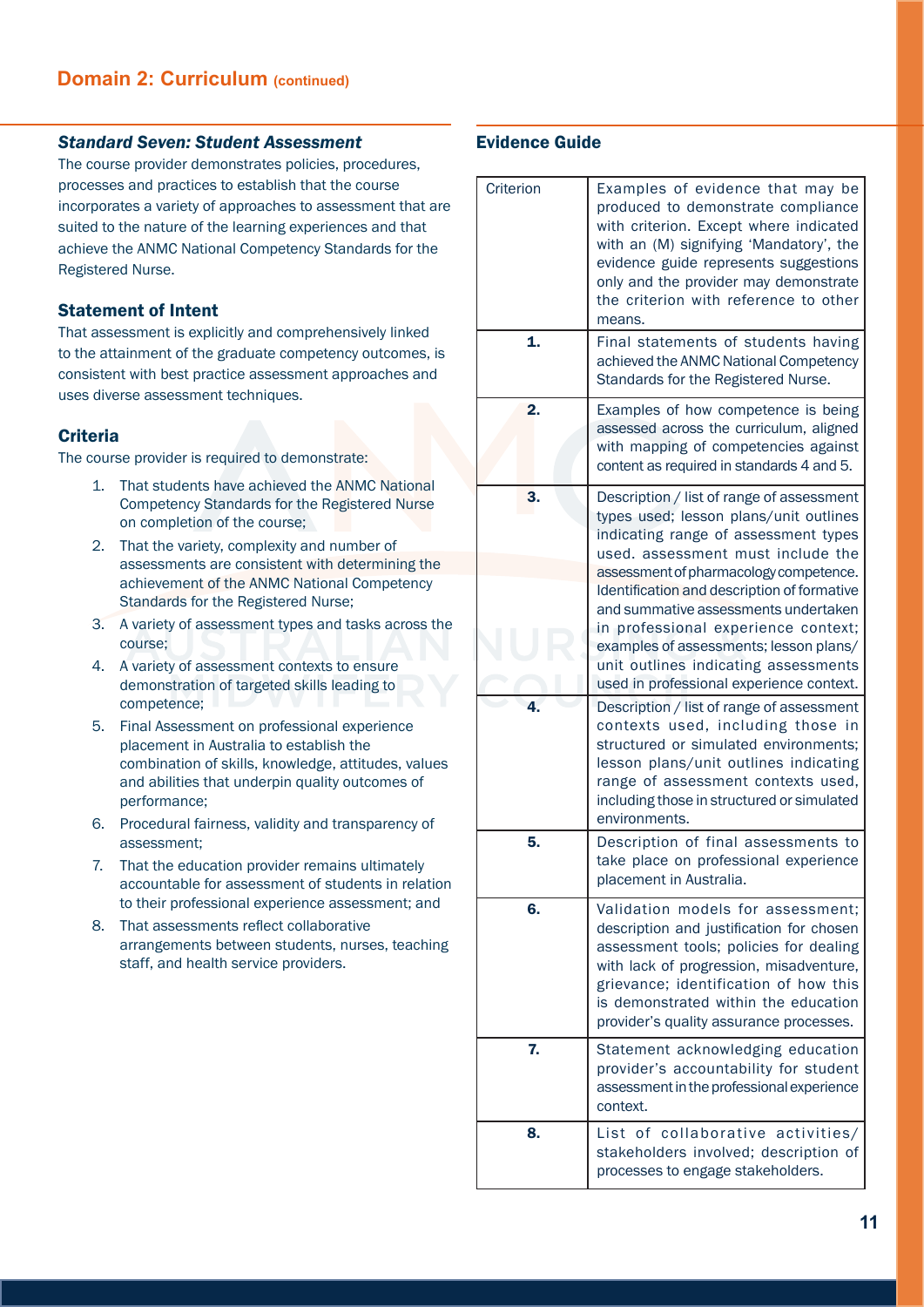### *Standard Eight: Professional Experience*

The course provider demonstrates policies, procedures, processes and practices to establish that professional experience is conducted in an environment that provides conditions for students to gain the ANMC National Competency Standards for the Registered Nurse.

# Statement of Intent

That professional experience is conducted in Australia, promotes learning, and that the conditions in which it is provided are risk assessed and managed.

# **Criteria**

The course provider is required to demonstrate:

- 1. That professional experience is conducted in Australia, supports learning activities and provides opportunities to attain learning outcomes;
- 2. Formal agreements between the education provider and all health service providers where students gain their professional experience;
- 3. Risk assessment of and risk minimisation for all environments where students are placed to gain their professional experience;
- 4. Collaborative approaches to evaluation of student professional experience placements;
- 5. Supervision models for professional experience placement and their relationship to the achievement of learning outcomes;
- 6. That teaching staff engaged in supporting and/ or assessing students on professional experience placements are experienced in and prepared for the role; and
- 7. That nurses and other health professionals engaged in supporting and/or assessing students on professional experience placements are prepared for and supported in the role.

| Criterion | Examples of evidence that may be produced<br>to demonstrate compliance with criterion.<br>Except where indicated with an (M) signifying<br>'Mandatory', the evidence guide represents<br>suggestions only and the provider may<br>demonstrate the criterion with reference to<br>other means.                                                                                                                                                                                                                                                              |
|-----------|------------------------------------------------------------------------------------------------------------------------------------------------------------------------------------------------------------------------------------------------------------------------------------------------------------------------------------------------------------------------------------------------------------------------------------------------------------------------------------------------------------------------------------------------------------|
| 1.        | Statement that professional experience<br>component of the course is delivered in<br>Australia (M). As per Standard 4 criterion 2<br>and Standard 7 criterion 5                                                                                                                                                                                                                                                                                                                                                                                            |
| 2.        | List of agreed health service providers with<br>which students will undertake professional<br>experience placements (M);<br>Formal<br>agreements, or a sample signed copy<br>of a formal agreement together with a<br>register of agreements (including date<br>when agreements were first developed<br>and when they are due to expire), between<br>the education provider and any health<br>service providers where students gain<br>their professional experience, based on<br>the policies demonstrated in relation to<br>standard 1, criterion 5 (M). |
| 3.        | Description/guidelines for parameters<br>of student activity when on professional<br>experience placement, based on the policies<br>demonstrated in relation to standard 1,<br>criterion 6 (M).                                                                                                                                                                                                                                                                                                                                                            |
| 4.        | Post-placement evaluation of students'<br>experience of the professional experience<br>environment and description of how the<br>organisation has considered and acted<br>upon this.                                                                                                                                                                                                                                                                                                                                                                       |
| 5.        | Description and justification of how students<br>are supervised on professional experience<br>placement with reference to how nature/<br>degree of supervision impacts on learning<br>outcomes.                                                                                                                                                                                                                                                                                                                                                            |
| 6.        | Outline of preparation programs /<br>resources for staff; policies re minimum<br>experience/qualifications; preparation<br>and development models/resources for<br>assessors.                                                                                                                                                                                                                                                                                                                                                                              |
| 7.        | Outline of preparation programs /<br>resources for nurses conducting<br>student assessment in the professional<br>experience context; policies re their<br>minimum experience/qualifications.                                                                                                                                                                                                                                                                                                                                                              |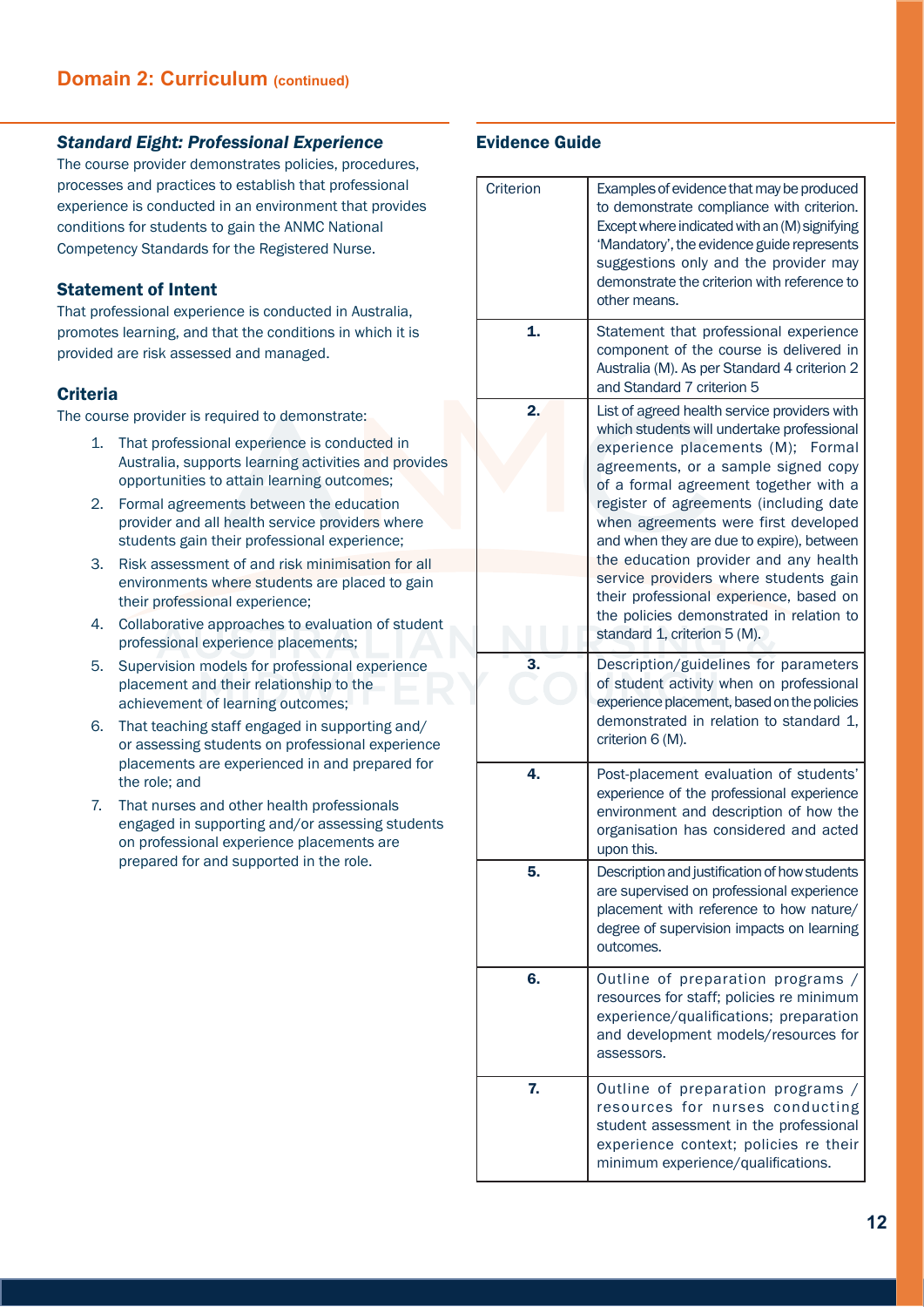#### *Standard Nine: Research*

The course provider demonstrates policies, procedures, processes and practices to establish that graduates are educated in nursing inquiry and that the contribution of the teaching staff to the course is informed by research and scholarship.

# Statement of Intent

That students are exposed to, and their learning informed by, current research and that they develop the skills themselves to understand and participate in research and apply it to their practice.

#### **Criteria**

The course provider is required to demonstrate:

- 1. That teaching staff involved in course development and delivery use current research and scholarship to inform this process;
- 2. That teaching staff use current research in teaching and learning;
- 3. That students are introduced to or renew skills in nursing inquiry; and
- 4. That students are introduced to or renew an understanding of the ethics of research and its application to practice.

| Criterion | Examples of evidence that may be<br>produced to demonstrate compliance<br>with criterion. Except where indicated<br>with an (M) signifying 'Mandatory', the<br>evidence guide represents suggestions<br>only and the provider may demonstrate<br>the criterion with reference to other<br>means. |
|-----------|--------------------------------------------------------------------------------------------------------------------------------------------------------------------------------------------------------------------------------------------------------------------------------------------------|
| 1.        | Description of current research relative to<br>course teaching and learning approaches;<br>description of processes of course<br>development committees.                                                                                                                                         |
| 2.        | As per criterion 1.                                                                                                                                                                                                                                                                              |
| 3.        | Description / lesson plans / unit outlines<br>identifying content to introduce or renew<br>skills in nursing inquiry across the<br>course.                                                                                                                                                       |
| 4.        | Description / lesson plans / unit outlines<br>identifiying content focused on/related                                                                                                                                                                                                            |
|           | to the ethics and application of research<br>across the course.                                                                                                                                                                                                                                  |